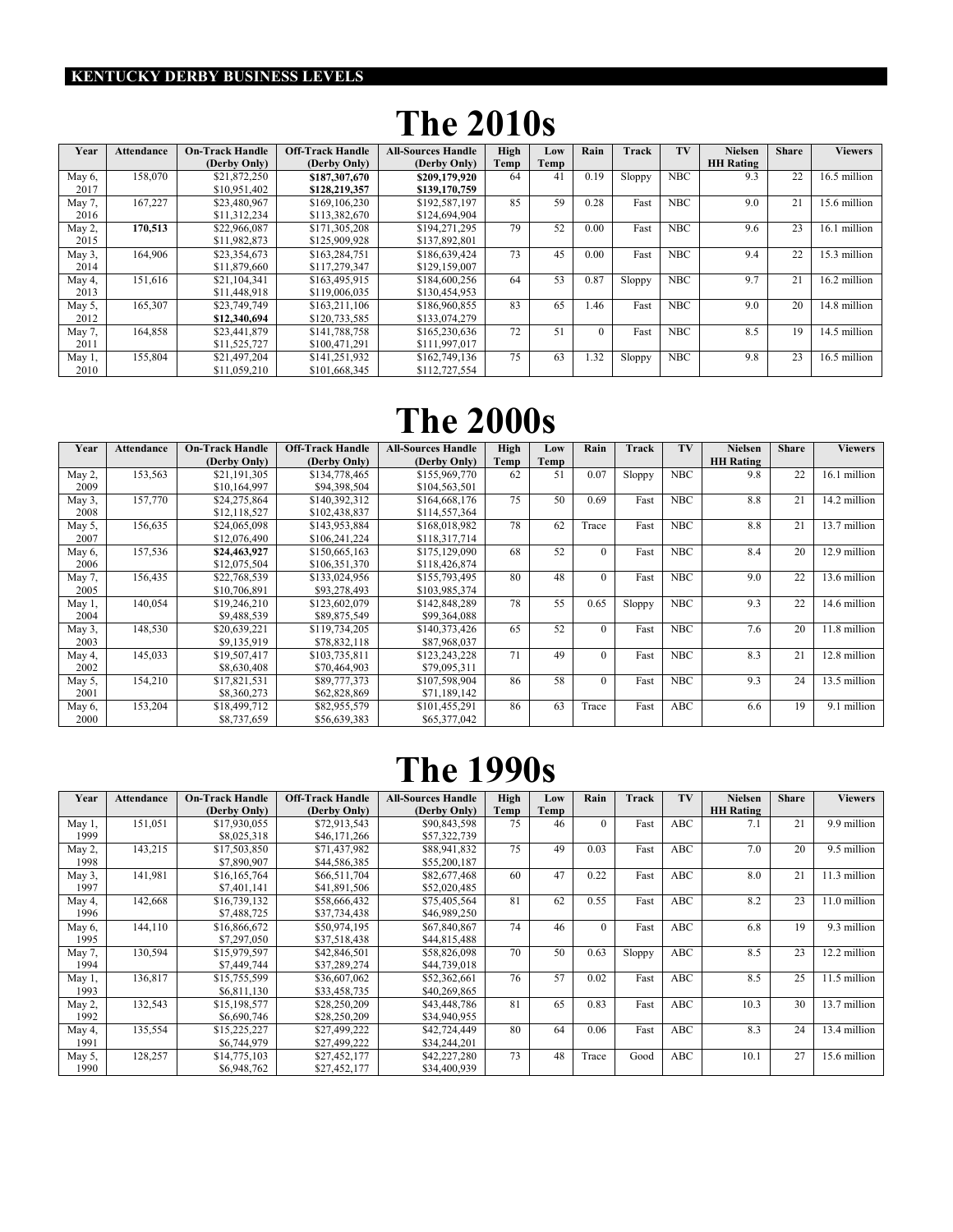# The 1980s

| Year              | <b>Attendance</b> | <b>On-Track Handle</b><br>(Derby Only) | <b>Off-Track Handle</b><br>(Derby Only) | <b>All-Sources Handle</b><br>(Derby Only) | High<br>Temp | Low<br>Temp | Rain     | Track | TV         | <b>Nielsen</b><br><b>HH</b> Rating | <b>Share</b> | <b>Viewers</b> |
|-------------------|-------------------|----------------------------------------|-----------------------------------------|-------------------------------------------|--------------|-------------|----------|-------|------------|------------------------------------|--------------|----------------|
| May 6,<br>1989    | 122,653           | \$13,856,379<br>\$6,751,067            | \$23,089,515<br>\$23,089,515            | \$36,945,894<br>\$29,840,582              | 51           | 39          | 0.09     | Muddy | ABC        | 11.6                               | 31           | 18.5 million   |
| May 7,<br>1988    | 137,694           | \$15,490,382<br>\$7,346,411            | \$25,525,312<br>\$25,525,312            | \$41,015,694<br>\$32,871,723              | 81           | 50          | $\Omega$ | Fast  | <b>ABC</b> | 90                                 | 28           |                |
| May 2,<br>1987    | 130,532           | \$13,576,225<br>\$6,362,673            | \$20,829,236<br>\$20,829,236            | \$34,405,461<br>\$27,191,909              | 87           | 61          | $\theta$ | Fast  | ABC        | 11.6                               | 31           | 14.4 million   |
| May $3$ ,<br>1986 | 123,819           | \$13,114,331<br>\$6,165,119            | \$19,932,231<br>\$19,932,231            | \$33,046,562<br>\$26,097,350              | 63           | 40          | $\theta$ | Fast  | ABC        | 13.6                               | 37           | 17.0 million   |
| May 4,<br>1985    | 108,573           | \$12,330,650<br>\$5,770,074            | \$14,474,555<br>\$14,474,555            | \$26,805,205<br>\$20,244,629              | 74           | 46          | $\Omega$ | Fast  | ABC        | 10.9                               | 32           | 12.1 million   |
| May 5,<br>1984    | 126,453           | \$11,488,130<br>\$5,420,787            | \$13,521,146<br>\$13,521,146            | \$25,009,276<br>\$18,941,933              | 71           | 46          | 0.09     | Fast  | ABC        | 12.9                               | 36           | 16.8 million   |
| May 7,<br>1983    | 134,444           | \$11,851,527<br>\$5,546,977            |                                         | \$11,851,527<br>\$5,546,977               | 81           | 58          | 0.54     | Fast  | ABC        | 14.5                               | 37           | 19.9 million   |
| May $1$ ,<br>1982 | 141.009           | \$11,348,720<br>\$5,011,575            |                                         | \$11.348.720<br>\$5,011,575               | 75           | 55          | Trace    | Fast  | <b>ABC</b> | 14.1                               | 40           | 20.3 million   |
| May 2,<br>1981    | 139,195           | \$10,957,614<br>\$4,566,179            | \$455,163<br>\$455,163                  | \$11,412,777<br>\$5,021,342               | 68           | 45          | 0        | Fast  | <b>CBS</b> | 16.0                               | 46           | 23.5 million   |
| May $3$ ,<br>1980 | 131,859           | \$10,122,067<br>\$4,163,063            |                                         | \$10,122,067<br>\$4,163,063               | 75           | 54          | $\Omega$ | Fast  | <b>CBS</b> | 15.4                               | 48           | 19.3 million   |

#### The 1970s

| Year      | <b>Attendance</b> | <b>On-Track Handle</b> | <b>Off-Track Handle</b> | <b>All-Sources Handle</b> | High | Low  | Rain         | Track | TV         | <b>Nielsen</b>   | <b>Share</b> | <b>Viewers</b> |
|-----------|-------------------|------------------------|-------------------------|---------------------------|------|------|--------------|-------|------------|------------------|--------------|----------------|
|           |                   | (Derby Only)           | (Derby Only)            | (Derby Only)              | Temp | Temp |              |       |            | <b>HH</b> Rating |              |                |
| May 5,    | 128,488           | \$9,937,563            |                         | \$9,937,563               | 65   | 39   | $\mathbf{0}$ | Fast  | <b>CBS</b> | 16.0             | 49           | 20.8 million   |
| 1979      |                   | \$4,006,511            |                         | \$4,006,511               |      |      |              |       |            |                  |              |                |
| May 6,    | 131,004           | \$10,336,443           |                         | \$10,336,443              | 67   | 43   | $\Omega$     | Fast  | <b>CBS</b> | 17.0             | 48           | 22.4 million   |
| 1978      |                   | \$4,425,828            |                         | \$4,425,828               |      |      |              |       |            |                  |              |                |
| May 7,    | 124,038           | \$8,811,486            |                         | \$8,811,486               | 77   | 61   | 0.03         | Fast  | <b>CBS</b> | 14.9             | 48           | 20.7 million   |
| 1977      |                   | \$3,655,225            |                         | \$3,655,225               |      |      |              |       |            |                  |              |                |
| May 1,    | 115,387           | \$8,435,463            |                         | \$8,435,463               | 73   | 52   | 0.15         | Fast  | <b>CBS</b> | 17.5             | 49           | 25.8 million   |
| 1976      |                   | \$3,449,065            |                         | \$3,449,065               |      |      |              |       |            |                  |              |                |
| May 3,    | 113,324           | \$7,736,500            |                         | \$7,736,500               | 72   | 56   | 0.23         | Fast  | <b>CBS</b> | 18.9             | 54           | 26.8 million   |
| 1975      |                   | \$3,365,130            |                         | \$3,365,130               |      |      |              |       |            |                  |              |                |
| May 4,    | 163,628           | \$7,868,734            |                         | \$7,868,734               | 66   | 44   | $\Omega$     | Fast  | <b>CBS</b> |                  |              |                |
| 1974      |                   | \$3,444,649            |                         | \$3,444,649               |      |      |              |       |            |                  |              |                |
| May 5,    | 134,476           | \$7,627,965            |                         | \$7,627,965               | 67   | 39   | $\Omega$     | Fast  | <b>CBS</b> |                  |              |                |
| 1973      |                   | \$3,284,962            |                         | \$3,284,962               |      |      |              |       |            |                  |              |                |
| May 6,    | 130,564           | \$7,164,717            |                         | \$7,164,717               | 81   | 51   | $\Omega$     | Fast  | <b>CBS</b> |                  |              |                |
| 1972      |                   | \$2,885,325            |                         | \$2,885,325               |      |      |              |       |            |                  |              |                |
| May $1$ , |                   | \$6,389,567            |                         | \$6,389,567               | 73   | 37   | 0.01         | Fast  | <b>CBS</b> |                  |              |                |
| 1971      |                   | \$2,648,139            |                         | \$2,648,139               |      |      |              |       |            |                  |              |                |
| May 2,    |                   | \$5,811,127            |                         | \$5,811,127               | 64   | 48   | 0.28         | Good  | <b>CBS</b> |                  |              |                |
| 1970      |                   | \$2,383,972            |                         | \$2,383,972               |      |      |              |       |            |                  |              |                |

# The 1960s

| Year   | <b>Attendance</b> | <b>On-Track Handle</b><br>(Derby Only) | <b>Off-Track Handle</b><br>(Derby Only) | <b>All-Sources Handle</b><br>(Derby Only) | High<br>Temp | Low<br>Temp | Rain         | Track | TV         | <b>Nielsen</b><br><b>HH</b> Rating | <b>Share</b> | <b>Viewers</b> |
|--------|-------------------|----------------------------------------|-----------------------------------------|-------------------------------------------|--------------|-------------|--------------|-------|------------|------------------------------------|--------------|----------------|
| May 3, |                   | \$6,106,346                            |                                         | \$6,106,346                               | 81           | 53          | $\theta$     | Fast  | <b>CBS</b> |                                    |              |                |
| 1969   |                   | \$2,625,524                            |                                         | \$2,625,524                               |              |             |              |       |            |                                    |              |                |
| May 4, |                   | \$5,506,069                            |                                         | \$5,506,069                               | 72           | 56          | $\theta$     | Fast  | <b>CBS</b> |                                    |              |                |
| 1968   |                   | \$2,350,470                            |                                         | \$2,350,470                               |              |             |              |       |            |                                    |              |                |
| May 6, |                   | \$4,625,222                            |                                         | \$4,625,222                               | 63           | 57          | 0.78         | Fast  | <b>CBS</b> |                                    |              |                |
| 1967   |                   | \$1,933,028                            |                                         | \$1,933,028                               |              |             |              |       |            |                                    |              |                |
| May 7, |                   | \$5,308,285                            |                                         | \$5,308,285                               | 80           | 46          | $\mathbf{0}$ | Fast  | <b>CBS</b> |                                    |              |                |
| 1966   |                   | \$2,138,378                            |                                         | \$2,138,378                               |              |             |              |       |            |                                    |              |                |
| May 1, |                   | \$5,285,382                            |                                         | \$5,285,382                               | 84           | 60          | $\Omega$     | Fast  | <b>CBS</b> |                                    |              |                |
| 1965   |                   | \$2,227,484                            |                                         | \$2,227,484                               |              |             |              |       |            |                                    |              |                |
| May 2, |                   | \$5,713,018                            |                                         | \$5,713,018                               | 76           | 49          | $\Omega$     | Fast  | <b>CBS</b> |                                    |              |                |
| 1964   |                   | \$2,144,079                            |                                         | \$2,144,079                               |              |             |              |       |            |                                    |              |                |
| May 4, |                   | \$4,677,594                            |                                         | \$4,677,594                               | 80           | 49          | $\mathbf{0}$ | Fast  | <b>CBS</b> |                                    |              |                |
| 1963   |                   | \$1,818,087                            |                                         | \$1,818,087                               |              |             |              |       |            |                                    |              |                |
| May 5, |                   | \$4,150,312                            |                                         | \$4,150,312                               | 81           | 47          | $\Omega$     | Fast  | <b>CBS</b> |                                    |              |                |
| 1962   |                   | \$1,553,916                            |                                         | \$1,553,916                               |              |             |              |       |            |                                    |              |                |
| May 6, |                   | \$3,915,567                            |                                         | \$3,915,567                               | 81           | 52          | 0.25         | Good  | <b>CBS</b> |                                    |              |                |
| 1961   |                   | \$1,483,164                            |                                         | \$1,483,164                               |              |             |              |       |            |                                    |              |                |
| May 7, |                   | \$4,008,078                            |                                         | \$4,008,078                               | 64           | 40          | 0.20         | Good  | <b>CBS</b> |                                    |              |                |
| 1960   |                   | \$1,490,199                            |                                         | \$1,490,199                               |              |             |              |       |            |                                    |              |                |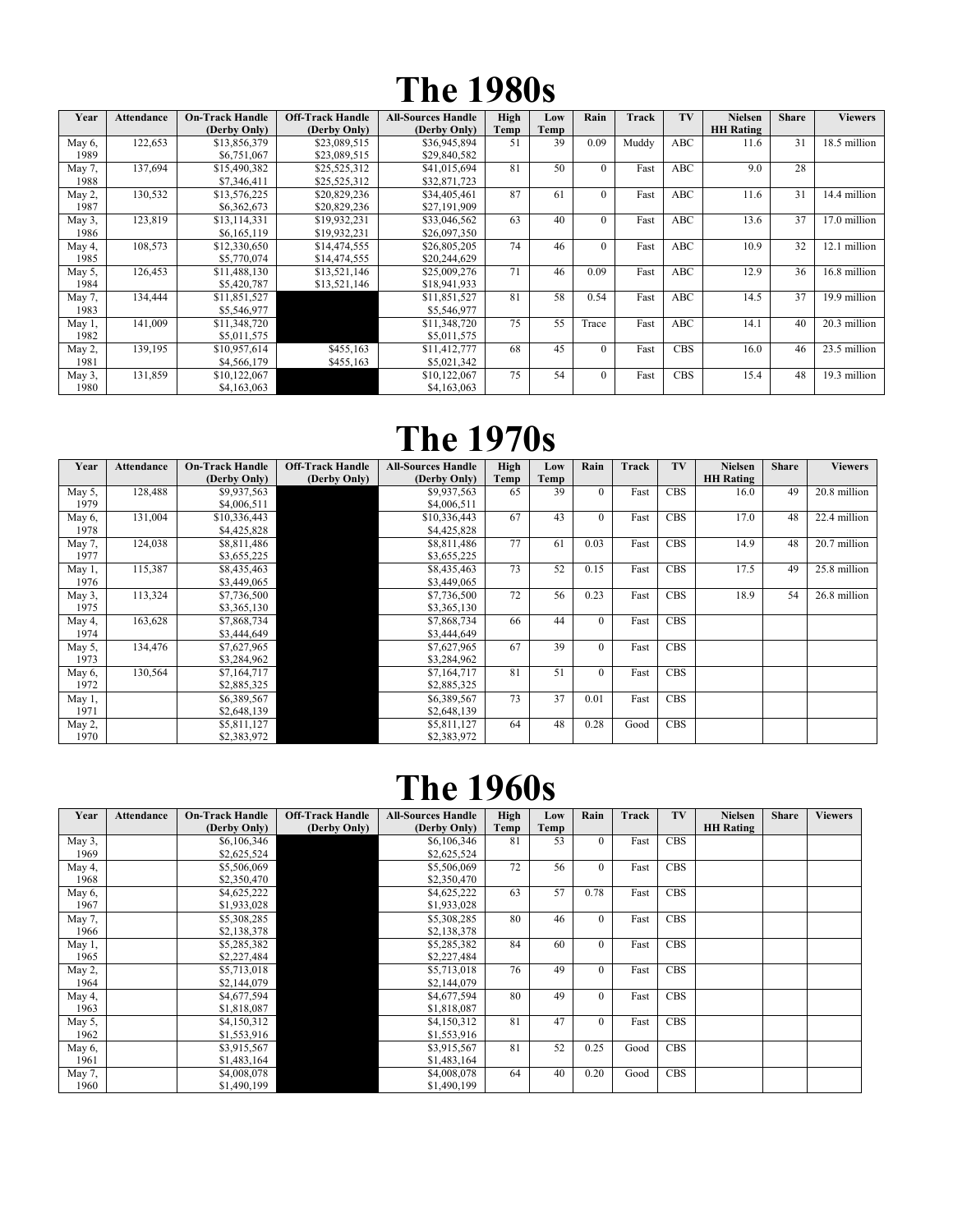## The 1950s

| Year      | <b>Attendance</b> | <b>On-Track Handle</b> | <b>Off-Track Handle</b> | <b>All-Sources Handle</b> | High | Low  | Rain         | Track | TV         | <b>Nielsen</b>   | <b>Share</b> | <b>Viewers</b> |
|-----------|-------------------|------------------------|-------------------------|---------------------------|------|------|--------------|-------|------------|------------------|--------------|----------------|
|           |                   | (Derby Only)           | (Derby Only)            | (Derby Only)              | Temp | Temp |              |       |            | <b>HH</b> Rating |              |                |
| May 2,    |                   | \$4,019,824            |                         | \$4,019,824               | 94   | 58   | $\mathbf{0}$ | Fast  | <b>CBS</b> |                  |              |                |
| 1959      |                   | \$1,502,151            |                         | \$1,502,151               |      |      |              |       |            |                  |              |                |
| May 3,    |                   | \$4,227,083            |                         | \$4,227,083               | 86   | 64   | 0.11         | Muddy | <b>CBS</b> |                  |              |                |
| 1958      |                   | \$1,635,000            |                         | \$1,635,000               |      |      |              |       |            |                  |              |                |
| May 4,    |                   | \$3,800,250            |                         | \$3,800,250               | 47   | 36   | $\mathbf{0}$ | Fast  | <b>CBS</b> |                  |              |                |
| 1957      |                   | \$1,401,017            |                         | \$1,401,017               |      |      |              |       |            |                  |              |                |
| May $5$ , |                   | \$4,360,232            |                         | \$4,360,232               | 82   | 48   | $\mathbf{0}$ | Fast  | <b>CBS</b> |                  |              |                |
| 1956      |                   | \$1,666,550            |                         | \$1,666,550               |      |      |              |       |            |                  |              |                |
| May 7,    |                   | \$4,280,287            |                         | \$4,280,287               | 85   | 57   | 0.01         | Fast  | <b>CBS</b> |                  |              |                |
| 1955      |                   | \$1,677,178            |                         | \$1,677,178               |      |      |              |       |            |                  |              |                |
| May $1$ , |                   | \$4,234,231            |                         | \$4,234,231               | 84   | 66   | 0.15         | Fast  | <b>CBS</b> |                  |              |                |
| 1954      |                   | \$1,543,097            |                         | \$1,543,097               |      |      |              |       |            |                  |              |                |
| May 2,    |                   | \$4,306,065            |                         | \$4,306,065               | 76   | 55   | $\mathbf{0}$ | Fast  | <b>CBS</b> |                  |              |                |
| 1953      |                   | \$1,532,731            |                         | \$1,532,731               |      |      |              |       |            |                  |              |                |
| May 3,    |                   | \$4,064,420            |                         | \$4,064,420               | 79   | 55   | $\Omega$     | Fast  | <b>CBS</b> |                  |              |                |
| 1952      |                   | \$1,565,901            |                         | \$1,565,901               |      |      |              |       |            |                  |              |                |
| May 5,    |                   | \$3,675,542            |                         | \$3,675,542               | 67   | 51   | 0.02         | Fast  | <b>CBS</b> |                  |              |                |
| 1951      |                   | \$1,294,474            |                         | \$1,294,474               |      |      |              |       |            |                  |              |                |
| May $6$ , |                   | \$3,559,382            |                         | \$3,559,382               | 70   | 51   | 0.11         | Fast  |            |                  |              |                |
| 1950      |                   | \$1,248,026            |                         | \$1,248,026               |      |      |              |       |            |                  |              |                |

#### The 1940s

| Year    | <b>Attendance</b> | <b>On-Track Handle</b> | <b>Off-Track Handle</b> | <b>All-Sources Handle</b> | High | Low  | Rain         | Track  | TV | <b>Nielsen</b>   | <b>Share</b> | <b>Viewers</b> |
|---------|-------------------|------------------------|-------------------------|---------------------------|------|------|--------------|--------|----|------------------|--------------|----------------|
|         |                   | (Derby Only)           | (Derby Only)            | (Derby Only)              | Temp | Temp |              |        |    | <b>HH</b> Rating |              |                |
| May 7,  |                   | \$3,168,733            |                         | \$3,168,733               | 75   | 57   | $\theta$     | Fast   |    |                  |              |                |
| 1949    |                   | \$1,032,582            |                         | \$1,032,582               |      |      |              |        |    |                  |              |                |
| May 1,  |                   | **\$3,051,779          |                         | **\$3,051,779             | 72   | 51   | 0.80         | Sloppy |    |                  |              |                |
| 1948    |                   | \$670,833              |                         | \$670,833                 |      |      |              |        |    |                  |              |                |
| May 3,  |                   | \$3,636,403            |                         | \$3,636,403               | 57   | 47   | 0.02         | Slow   |    |                  |              |                |
| 1947    |                   | \$1,253,042            |                         | \$1,253,042               |      |      |              |        |    |                  |              |                |
| May 4,  |                   | \$3,608,208            |                         | \$3,608,208               | 68   | 45   | 0.01         | Slow   |    |                  |              |                |
| 1946    |                   | \$1,202,474            |                         | \$1,202,474               |      |      |              |        |    |                  |              |                |
| June 9, |                   | \$2,380,796            |                         | \$2,380,796               | 77   | 63   | 0.50         | Muddy  |    |                  |              |                |
| 1945    |                   | \$776,408              |                         | \$776,408                 |      |      |              |        |    |                  |              |                |
| May 6,  |                   | \$2,139,982            |                         | \$2,139,982               | 51   | 40   | $\mathbf{0}$ | Good   |    |                  |              |                |
| 1944    |                   | \$651,444              |                         | \$651,444                 |      |      |              |        |    |                  |              |                |
| May 1,  |                   | \$1,801,899            |                         | \$1,801,899               | 58   | 39   | $\mathbf{0}$ | Fast   |    |                  |              |                |
| 1943    |                   | \$537,392              |                         | \$537,392                 |      |      |              |        |    |                  |              |                |
| May 2,  |                   | \$1,983,011            |                         | \$1,983,011               | 87   | 67   | $\theta$     | Fast   |    |                  |              |                |
| 1942    |                   | \$631,198              |                         | \$631,198                 |      |      |              |        |    |                  |              |                |
| May 3,  |                   | \$1,935,651            |                         | \$1,935,651               | 76   | 54   | $\Omega$     | Fast   |    |                  |              |                |
| 1941    |                   | \$654,353              |                         | \$654,353                 |      |      |              |        |    |                  |              |                |
| May 4,  |                   | \$1,593,983            |                         | \$1,593,983               | 62   | 36   | $\mathbf{0}$ | Fast   |    |                  |              |                |
| 1940    |                   | \$465,149              |                         | \$465,149                 |      |      |              |        |    |                  |              |                |

## The 1930s

| Year      | <b>Attendance</b> | <b>On-Track Handle</b> | <b>Off-Track Handle</b> | <b>All-Sources Handle</b> | High | Low  | Rain           | Track | TV | <b>Nielsen</b>   | <b>Share</b> | <b>Viewers</b> |
|-----------|-------------------|------------------------|-------------------------|---------------------------|------|------|----------------|-------|----|------------------|--------------|----------------|
|           |                   | (Derby Only)           | (Derby Only)            | (Derby Only)              | Temp | Temp |                |       |    | <b>HH Rating</b> |              |                |
| May 6,    |                   | \$1,674,599            |                         | \$1,674,599               | 83   | 56   | $\Omega$       | Fast  |    |                  |              |                |
| 1939      |                   | \$584,977              |                         | \$584,977                 |      |      |                |       |    |                  |              |                |
| May 7,    |                   | \$1,511,689            |                         | \$1,511,689               | 80   | 57   | $\overline{0}$ | Fast  |    |                  |              |                |
| 1938      |                   | \$528,742              |                         | \$528,742                 |      |      |                |       |    |                  |              |                |
| May $8$ , |                   | \$1,535,604            |                         | \$1,535,604               | 71   | 48   | $\Omega$       | Fast  |    |                  |              |                |
| 1937      |                   | \$585,606              |                         | \$585,606                 |      |      |                |       |    |                  |              |                |
| May 2,    |                   | \$1,269,188            |                         | \$1,269,188               | 78   | 64   | 0.34           | Fast  |    |                  |              |                |
| 1936      |                   | \$472,750              |                         | \$472,750                 |      |      |                |       |    |                  |              |                |
| May 4,    |                   | \$1,031,072            |                         | \$1,031,072               | 47   | 40   | 0.14           | Good  |    |                  |              |                |
| 1935      |                   | \$412,814              |                         | \$412,814                 |      |      |                |       |    |                  |              |                |
| May $5$ , |                   | \$999,140              |                         | \$999,140                 | 76   | 65   | 0.04           | Fast  |    |                  |              |                |
| 1934      |                   | \$382,584              |                         | \$382,584                 |      |      |                |       |    |                  |              |                |
| May 6,    |                   | \$745,603              |                         | \$745,603                 | 59   | 53   | 0.09           | Good  |    |                  |              |                |
| 1933      |                   | \$229,312              |                         | \$229,312                 |      |      |                |       |    |                  |              |                |
| May 7,    |                   | \$850,809              |                         | \$850,809                 | 83   | 68   | $\Omega$       | Fast  |    |                  |              |                |
| 1932      |                   | \$277,105              |                         | \$277,105                 |      |      |                |       |    |                  |              |                |
| May 16,   |                   | \$1,374,822            |                         | \$1,374,822               | 84   | 61   | $\theta$       | Fast  |    |                  |              |                |
| 1931      |                   | \$495,886              |                         | \$495,886                 |      |      |                |       |    |                  |              |                |
| May 17,   |                   | \$1,664,409            |                         | \$1,664,409               | 69   | 59   | 0.11           | Good  |    |                  |              |                |
| 1930      |                   | \$584,894              |                         | \$584,894                 |      |      |                |       |    |                  |              |                |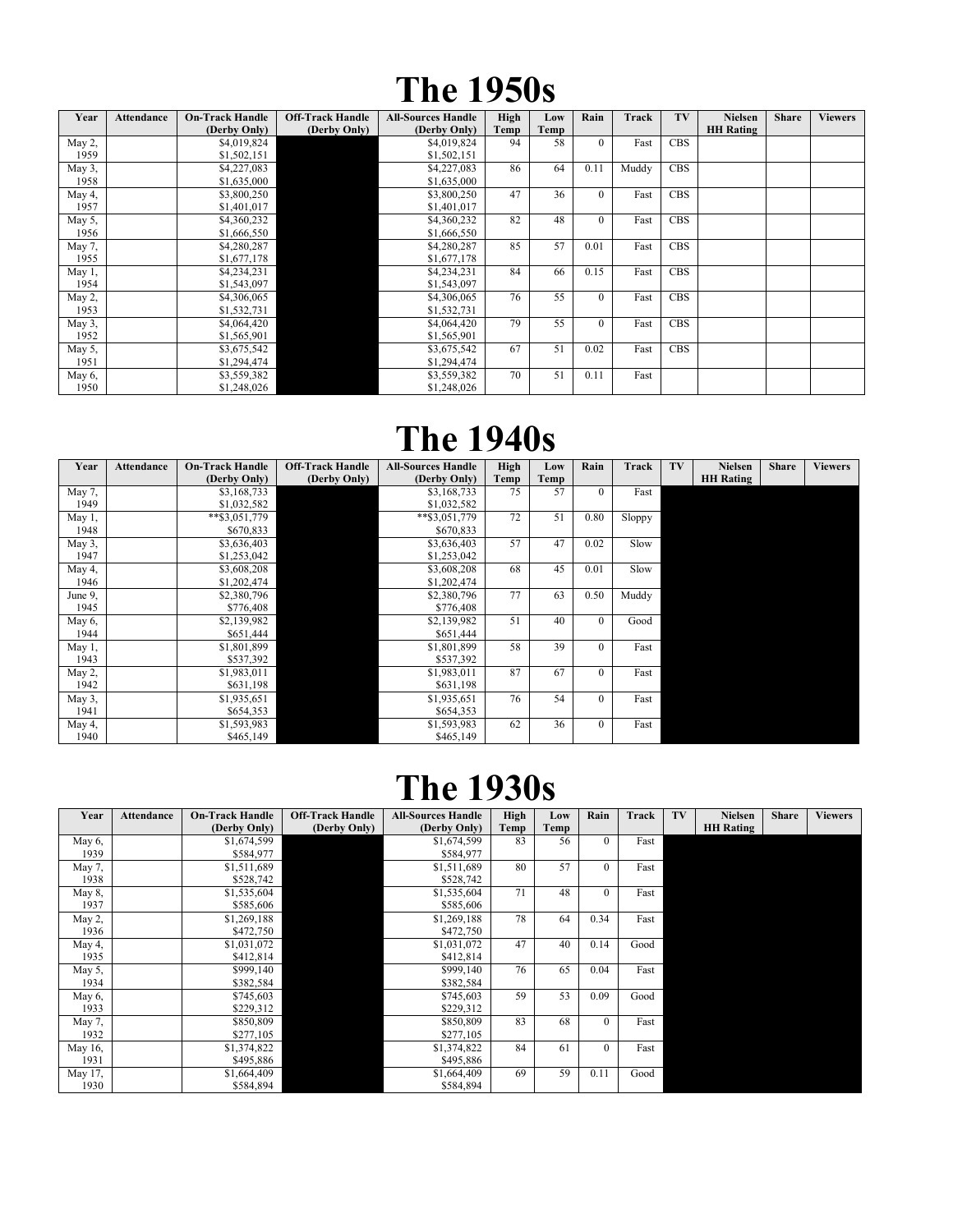## The 1920s

| Year    | <b>Attendance</b> | <b>On-Track Handle</b> | <b>Off-Track Handle</b> | <b>All-Sources Handle</b> | High | Low  | Rain     | Track  | TV | <b>Nielsen</b>   | <b>Share</b> | <b>Viewers</b> |
|---------|-------------------|------------------------|-------------------------|---------------------------|------|------|----------|--------|----|------------------|--------------|----------------|
|         |                   | (Derby Only)           | (Derby Only)            | (Derby Only)              | Temp | Temp |          |        |    | <b>HH</b> Rating |              |                |
| May 18, |                   | \$1,790,670            |                         | \$1,790,670               | 77   | 54   | 1.19     | Muddy  |    |                  |              |                |
| 1929    |                   | \$675,106              |                         | \$675,106                 |      |      |          |        |    |                  |              |                |
| May 19, |                   | \$1,890,050            |                         | \$1,890,050               | 75   | 61   | 0.62     | Heavy  |    |                  |              |                |
| 1928    |                   | \$620,643              |                         | \$620,643                 |      |      |          |        |    |                  |              |                |
| May 14, |                   | \$1,934,232            |                         | \$1,934,232               | 64   | 49   | 0.35     | Slow   |    |                  |              |                |
| 1927    |                   | \$676,443              |                         | \$676,443                 |      |      |          |        |    |                  |              |                |
| May 15, |                   | \$2,096,613            |                         | \$2,096,613               | 64   | 46   | Trace    | Fast   |    |                  |              |                |
| 1926    |                   | \$694,870              |                         | \$694,870                 |      |      |          |        |    |                  |              |                |
| May 16, |                   | \$1,871,614            |                         | \$1,871,614               | 86   | 60   | 0.14     | Sloppy |    |                  |              |                |
| 1925    |                   | \$661,857              |                         | \$661,857                 |      |      |          |        |    |                  |              |                |
| May 17, |                   | \$1,898,566            |                         | \$1,898,566               | 74   | 55   | $\Omega$ | Fast   |    |                  |              |                |
| 1924    |                   | \$618,536              |                         | \$618,536                 |      |      |          |        |    |                  |              |                |
| May 19, |                   | \$1,424,288            |                         | \$1,424,288               | 85   | 60   | $\theta$ | Fast   |    |                  |              |                |
| 1923    |                   | \$408,262              |                         | \$408,262                 |      |      |          |        |    |                  |              |                |
| May 13, |                   | \$1,195,147            |                         | \$1,195,147               | 77   | 64   | $\Omega$ | Fast   |    |                  |              |                |
| 1922    |                   | \$397,848              |                         | \$397,848                 |      |      |          |        |    |                  |              |                |
| May 7,  |                   | \$1,202,342            |                         | \$1,202,342               | 73   | 48   | $\Omega$ | Fast   |    |                  |              |                |
| 1921    |                   | \$391,604              |                         | \$391,604                 |      |      |          |        |    |                  |              |                |
| May 8,  |                   | \$1,055,191            |                         | \$1,055,191               | 72   | 53   | $\theta$ | Slow   |    |                  |              |                |
| 1920    |                   | \$375,249              |                         | \$375,249                 |      |      |          |        |    |                  |              |                |

## The 1910s

| Year    | <b>Attendance</b> | <b>On-Track Handle</b> | <b>Off-Track Handle</b> | <b>All-Sources Handle</b> | High | Low  | Rain           | Track | TV | <b>Nielsen</b>   | <b>Share</b> | <b>Viewers</b> |
|---------|-------------------|------------------------|-------------------------|---------------------------|------|------|----------------|-------|----|------------------|--------------|----------------|
|         |                   | (Derby Only)           | (Derby Only)            | (Derby Only)              | Temp | Temp |                |       |    | <b>HH Rating</b> |              |                |
| May 10, |                   | \$833,643              |                         | \$833,643                 | 57   | 48   | 0.09           | Heavy |    |                  |              |                |
| 1919    |                   | \$292,244              |                         | \$292,244                 |      |      |                |       |    |                  |              |                |
| May 11, |                   | \$525,648              |                         | \$525,648                 | 68   | 49   | 2.31           | Muddy |    |                  |              |                |
| 1918    |                   | \$161,565              |                         | \$161,565                 |      |      |                |       |    |                  |              |                |
| May 12, |                   | \$409,509              |                         | \$409,509                 | 60   | 40   | $\theta$       | Fast  |    |                  |              |                |
| 1917    |                   | \$109,395              |                         | \$109,395                 |      |      |                |       |    |                  |              |                |
| May 13, |                   | \$356,674              |                         | \$356,674                 | 83   | 54   | Trace          | Fast  |    |                  |              |                |
| 1916    |                   | *\$99,468              |                         | *\$99,468                 |      |      |                |       |    |                  |              |                |
| May 8,  |                   | \$303,675              |                         | \$303,675                 | 71   | 51   | Trace          | Fast  |    |                  |              |                |
| 1915    |                   | *\$88,755              |                         | *\$88,755                 |      |      |                |       |    |                  |              |                |
| May 9,  |                   | \$259,561              |                         | \$259,561                 | 72   | 49   | $\Omega$       | Fast  |    |                  |              |                |
| 1914    |                   | \$80,248               |                         | \$80,248                  |      |      |                |       |    |                  |              |                |
| May 10, |                   | \$232,771              |                         | \$232,771                 | 61   | 46   | $\mathbf{0}$   | Fast  |    |                  |              |                |
| 1913    |                   | \$64,680               |                         | \$64,680                  |      |      |                |       |    |                  |              |                |
| May 11, |                   | *\$208,640             |                         | *\$208,640                | 77   | 60   | 1.04           | Muddy |    |                  |              |                |
| 1912    |                   | *\$54,945              |                         | *\$54,945                 |      |      |                |       |    |                  |              |                |
| May 13, |                   | *\$170,834             |                         | *\$170,834                | 82   | 60   | $\Omega$       | Fast  |    |                  |              |                |
| 1911    |                   | *\$49,380              |                         | *\$49,380                 |      |      |                |       |    |                  |              |                |
| May 10, |                   | $*\$146,520$           |                         | $*\$146,520$              | 82   | 61   | $\overline{0}$ | Fast  |    |                  |              |                |
| 1910    |                   | \$43,465               |                         | \$43,465                  |      |      |                |       |    |                  |              |                |

## The 1900s

| Year      | Attendance | <b>On-Track Handle</b> | <b>Off-Track Handle</b> | <b>All-Sources Handle</b> | High | Low  | Rain           | Track | TV | <b>Nielsen</b>   | <b>Share</b> | <b>Viewers</b> |
|-----------|------------|------------------------|-------------------------|---------------------------|------|------|----------------|-------|----|------------------|--------------|----------------|
|           |            | (Derby Only)           | (Derby Only)            | (Derby Only)              | Temp | Temp |                |       |    | <b>HH Rating</b> |              |                |
| May 3,    |            | \$103,694              |                         | \$103,694                 | 57   | 43   | 0.21           | Slow  |    |                  |              |                |
| 1909      |            | \$31,710               |                         | \$31,710                  |      |      |                |       |    |                  |              |                |
| May 5,    |            |                        |                         |                           | 72   | 52   | 0.72           | Heavy |    |                  |              |                |
| 1908      |            |                        |                         |                           |      |      |                |       |    |                  |              |                |
| May 6,    |            |                        |                         |                           | 67   | 56   | 0.67           | Heavy |    |                  |              |                |
| 1907      |            |                        |                         |                           |      |      |                |       |    |                  |              |                |
| May 2,    |            |                        |                         |                           | 83   | 63   | 0.25           | Fast  |    |                  |              |                |
| 1906      |            |                        |                         |                           |      |      |                |       |    |                  |              |                |
| May 10,   |            |                        |                         |                           | 89   | 63   | 0.58           | Heavy |    |                  |              |                |
| 1905      |            |                        |                         |                           |      |      |                |       |    |                  |              |                |
| May 2,    |            |                        |                         |                           | 73   | 55   | $\theta$       | Fast  |    |                  |              |                |
| 1904      |            |                        |                         |                           |      |      |                |       |    |                  |              |                |
| May 2,    |            |                        |                         |                           | 74   | 40   | $\overline{0}$ | Fast  |    |                  |              |                |
| 1903      |            |                        |                         |                           |      |      |                |       |    |                  |              |                |
| May 3,    |            |                        |                         |                           | 89   | 65   | $\theta$       | Fast  |    |                  |              |                |
| 1902      |            |                        |                         |                           |      |      |                |       |    |                  |              |                |
| April 29, |            |                        |                         |                           | 83   | 52   | $\overline{0}$ | Fast  |    |                  |              |                |
| 1901      |            |                        |                         |                           |      |      |                |       |    |                  |              |                |
| May 3,    |            |                        |                         |                           | 66   | 46   | $\Omega$       | Fast  |    |                  |              |                |
| 1900      |            |                        |                         |                           |      |      |                |       |    |                  |              |                |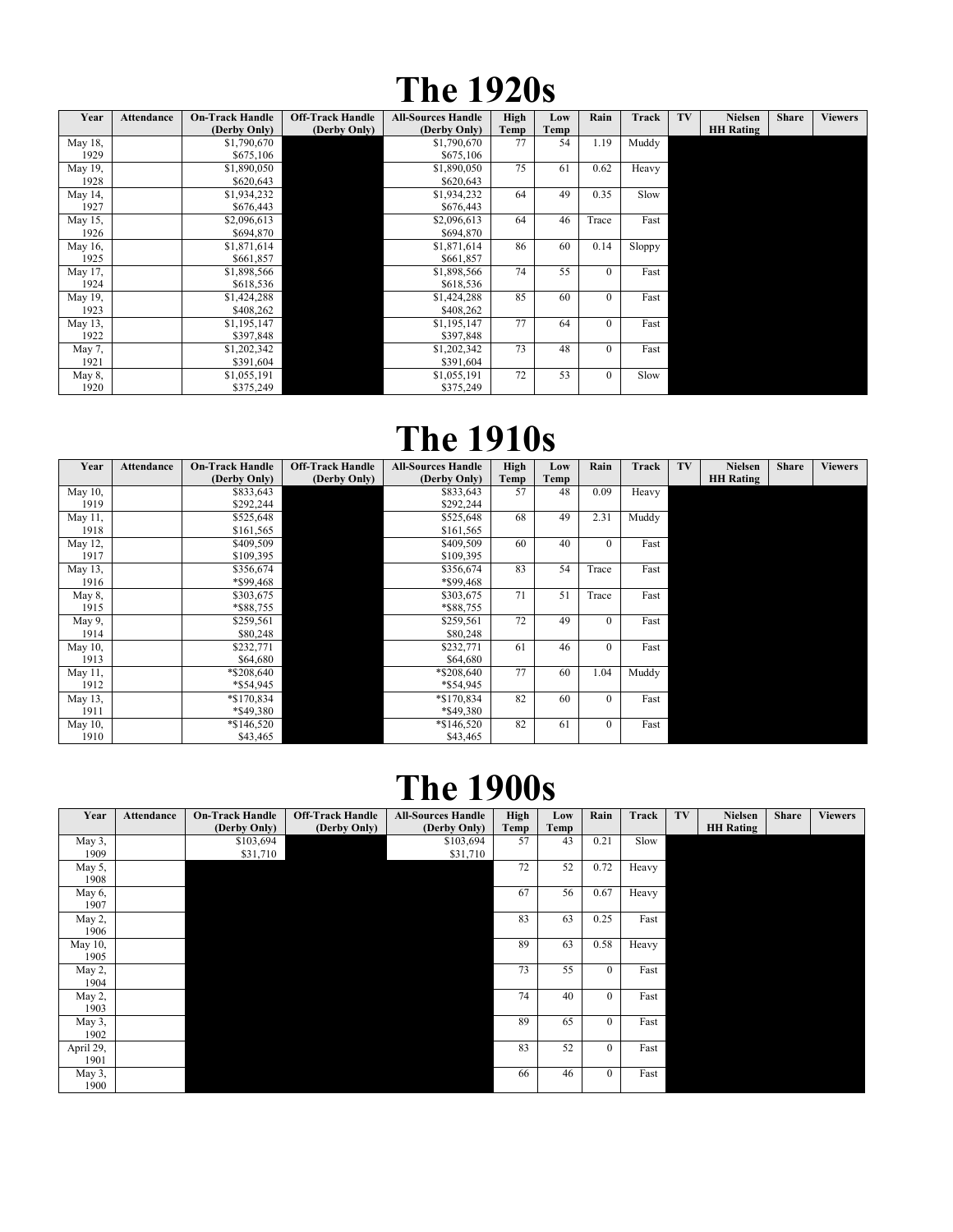## The 1890s

| Year       | Attendance | <b>On-Track Handle</b><br>(Derby Only) | <b>Off-Track Handle</b><br>(Derby Only) | <b>All-Sources Handle</b><br>(Derby Only) | High<br>Temp | Low<br>Temp | Rain           | Track | TV | <b>Nielsen</b><br><b>HH</b> Rating | <b>Share</b> | <b>Viewers</b> |
|------------|------------|----------------------------------------|-----------------------------------------|-------------------------------------------|--------------|-------------|----------------|-------|----|------------------------------------|--------------|----------------|
|            |            |                                        |                                         |                                           | 80           |             | Trace          | Fast  |    |                                    |              |                |
| May 4,     |            |                                        |                                         |                                           |              | 60          |                |       |    |                                    |              |                |
| 1899       |            |                                        |                                         |                                           |              |             |                |       |    |                                    |              |                |
| May 4,     |            |                                        |                                         |                                           | 62           | 57          | 0.35           | Good  |    |                                    |              |                |
| 1898       |            |                                        |                                         |                                           |              |             |                |       |    |                                    |              |                |
| May 12,    |            |                                        |                                         |                                           | 76           | 61          | 0.82           | Heavy |    |                                    |              |                |
| 1897       |            |                                        |                                         |                                           |              |             |                |       |    |                                    |              |                |
| May 6,     |            |                                        |                                         |                                           | 84           | 60          | $\overline{0}$ | Dusty |    |                                    |              |                |
| 1896       |            |                                        |                                         |                                           |              |             |                |       |    |                                    |              |                |
| May 6,     |            |                                        |                                         |                                           | 82           | 66          | $\mathbf{0}$   | Fast  |    |                                    |              |                |
| 1895       |            |                                        |                                         |                                           |              |             |                |       |    |                                    |              |                |
| May 15,    |            |                                        |                                         |                                           | 87           | 66          | 0.04           | Fast  |    |                                    |              |                |
| 1894       |            |                                        |                                         |                                           |              |             |                |       |    |                                    |              |                |
| May 10,    |            |                                        |                                         |                                           | 79           | 54          | $\mathbf{0}$   | Fast  |    |                                    |              |                |
| 1893       |            |                                        |                                         |                                           |              |             |                |       |    |                                    |              |                |
| May 11,    |            |                                        |                                         |                                           | 55           | 51          | Trace          | Heavy |    |                                    |              |                |
| 1892       |            |                                        |                                         |                                           |              |             |                |       |    |                                    |              |                |
| May 13,    |            |                                        |                                         |                                           | 71           | 53          | $\theta$       | Slow  |    |                                    |              |                |
| 1891       |            |                                        |                                         |                                           |              |             |                |       |    |                                    |              |                |
| May $14$ , |            |                                        |                                         |                                           | 63           | 54          | 0.31           | Muddy |    |                                    |              |                |
| 1890       |            |                                        |                                         |                                           |              |             |                |       |    |                                    |              |                |

#### The 1880s

| Year    | Attendance | <b>On-Track Handle</b><br>(Derby Only) | <b>Off-Track Handle</b><br>(Derby Only) | <b>All-Sources Handle</b><br>(Derby Only) | High<br>Temp | Low<br>Temp | Rain           | Track | TV | <b>Nielsen</b><br><b>HH Rating</b> | <b>Share</b> | <b>Viewers</b> |
|---------|------------|----------------------------------------|-----------------------------------------|-------------------------------------------|--------------|-------------|----------------|-------|----|------------------------------------|--------------|----------------|
| May 9,  |            |                                        |                                         |                                           | 90           | 66          | $\Omega$       | Fast  |    |                                    |              |                |
| 1889    |            |                                        |                                         |                                           |              |             |                |       |    |                                    |              |                |
| May 14, |            |                                        |                                         |                                           | 56           | 42          | $\overline{0}$ | Fast  |    |                                    |              |                |
| 1888    |            |                                        |                                         |                                           |              |             |                |       |    |                                    |              |                |
| May 11, |            |                                        |                                         |                                           | 79           | 59          | Trace          | Fast  |    |                                    |              |                |
| 1887    |            |                                        |                                         |                                           |              |             |                |       |    |                                    |              |                |
| May 14, |            |                                        |                                         |                                           | 85           | 72          | $\overline{0}$ | Fast  |    |                                    |              |                |
| 1886    |            |                                        |                                         |                                           |              |             |                |       |    |                                    |              |                |
| May 14, |            |                                        |                                         |                                           | 73           | 50          | $\theta$       | Good  |    |                                    |              |                |
| 1885    |            |                                        |                                         |                                           |              |             |                |       |    |                                    |              |                |
| May 16, |            |                                        |                                         |                                           | 68           | 55          | $\Omega$       | Good  |    |                                    |              |                |
| 1884    |            |                                        |                                         |                                           |              |             |                |       |    |                                    |              |                |
| May 23, |            |                                        |                                         |                                           | 67           | 44          | $\overline{0}$ | Heavy |    |                                    |              |                |
| 1883    |            |                                        |                                         |                                           |              |             |                |       |    |                                    |              |                |
| May 16, |            |                                        |                                         |                                           | 63           | 44          | $\Omega$       | Good  |    |                                    |              |                |
| 1882    |            |                                        |                                         |                                           |              |             |                |       |    |                                    |              |                |
| May 17, |            |                                        |                                         |                                           | 75           | 55          | $\Omega$       | Fast  |    |                                    |              |                |
| 1881    |            |                                        |                                         |                                           |              |             |                |       |    |                                    |              |                |
| May 18, |            |                                        |                                         |                                           | 86           | 62          | $\mathbf{0}$   | Dusty |    |                                    |              |                |
| 1880    |            |                                        |                                         |                                           |              |             |                |       |    |                                    |              |                |

## The 1870s

| Year    | Attendance | <b>On-Track Handle</b> | <b>Off-Track Handle</b> | <b>All-Sources Handle</b> | High | Low  | Rain | Track | TV | <b>Nielsen</b>   | <b>Share</b> | <b>Viewers</b> |
|---------|------------|------------------------|-------------------------|---------------------------|------|------|------|-------|----|------------------|--------------|----------------|
|         |            | (Derby Only)           | (Derby Only)            | (Derby Only)              | Temp | Temp |      |       |    | <b>HH Rating</b> |              |                |
| May 20, |            |                        |                         |                           | 90   | 63   |      | Fast  |    |                  |              |                |
| 1879    |            |                        |                         |                           |      |      |      |       |    |                  |              |                |
| May 21, |            |                        |                         |                           | 76   | 64   |      | Dusty |    |                  |              |                |
| 1878    |            |                        |                         |                           |      |      |      |       |    |                  |              |                |
| May 22, |            |                        |                         |                           | 81   | 63   |      | Fast  |    |                  |              |                |
| 1877    |            |                        |                         |                           |      |      |      |       |    |                  |              |                |
| May 15, |            |                        |                         |                           | 86   | 65   |      | Fast  |    |                  |              |                |
| 1876    |            |                        |                         |                           |      |      |      |       |    |                  |              |                |
| May 17, | 10,000     |                        |                         |                           | 68   | 46   |      | Fast  |    |                  |              |                |
| 1875    |            |                        |                         |                           |      |      |      |       |    |                  |              |                |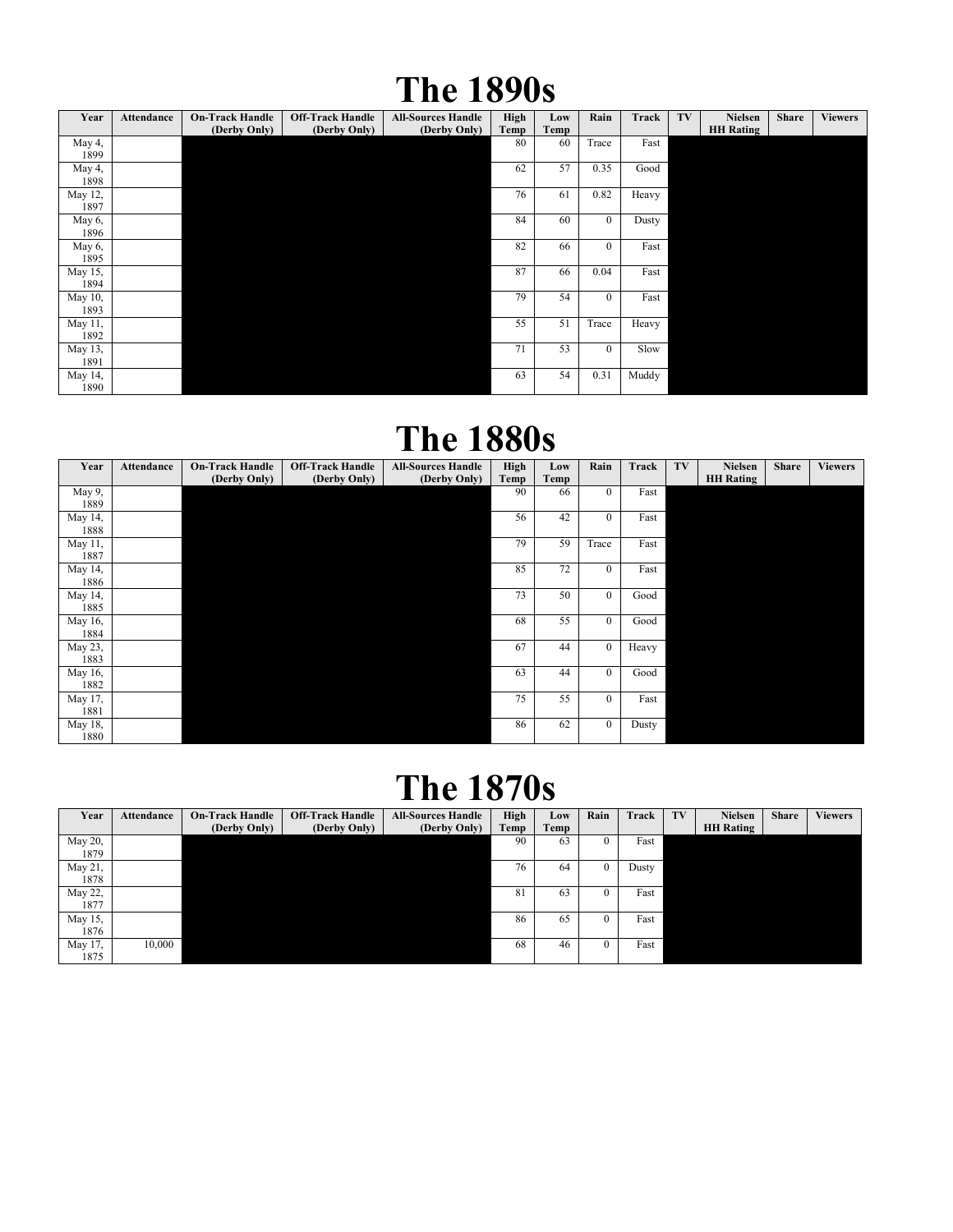#### KENTUCKY OAKS BUSINESS LEVELS

## The 2010s

| Year      | Attendance | <b>On-Track Handle</b> | <b>Off-Track Handle</b> | <b>All-Sources Handle</b> | High | Low  | Rain     | TV            | <b>Nielsen</b>   | <b>Share</b> | <b>Viewers</b> |
|-----------|------------|------------------------|-------------------------|---------------------------|------|------|----------|---------------|------------------|--------------|----------------|
|           |            | (Oaks Only)            | (Oaks Only)             | (Oaks Only)               | Temp | Temp |          |               | <b>HH Rating</b> |              |                |
| May 5.    | 105,100    | \$9,327,346            | \$39,589,111            | \$48,916,457              | 57   | 46   | 0.91     | <b>NBCSN</b>  | <b>TBA</b>       |              | <b>TBA</b>     |
| 2017      |            | \$2,350,211            | \$12,551,195            | \$14,901,406              |      |      |          |               |                  |              |                |
| May 6.    | 124.589    | \$11.987.711           | \$37,060,900            | \$49,048,611              | 73   | 49   | 0.00     | <b>NBCSN</b>  | <b>TBA</b>       |              | <b>TBA</b>     |
| 2016      |            | \$2,989.693            | \$11.970.537            | \$14,960,230              |      |      |          |               |                  |              |                |
| May 1     | 123,763    | \$12,012,076           | \$34,039,168            | \$46,051,244              | 73   | 45   | 0.00     | <b>NBCSN</b>  | <b>TBA</b>       |              | 294,000        |
| 2015      |            | \$3,119,115            | \$12,042,346            | \$15,161,461              |      |      |          |               |                  |              |                |
| May 2.    | 113,071    | \$11,816,073           | \$31,396,950            | \$43,213,023              | 62   | 47   | 0.00     | <b>NBCSN</b>  | 0.15             |              | 294,000        |
| 2014      |            | \$2,980,681            | \$11,110,331            | \$14,091,012              |      |      |          |               |                  |              |                |
| May 3,    | 113,820    | \$12,199,745           | \$33,559,865            | \$45,799,610              | 78   | 63   | 0.04     | <b>NBCSN</b>  | 0.16             |              | 200,000        |
| 2013      |            | \$3,070,799            | \$11,296,032            | \$14,366,831              |      |      |          |               |                  |              |                |
| May 5,    | 112,552    | \$11,648,080           | \$28,287,844            | \$39,935,924              | 86   | 67   | 0.12     | <b>NBCSN</b>  | 0.16             |              | 200,000        |
| 2012      |            | \$2,576,279            | \$9,255,669             | \$11,831,948              |      |      |          |               |                  |              |                |
| May 6,    | 110.122    | \$12,097.698           | \$25,394,863            | \$37,492,561              | 71   | 50   | $\Omega$ | <b>VERSUS</b> |                  |              | 235,000        |
| 2011      |            | \$2,954,359            | \$8,487,589             | \$11,441,948              |      |      |          |               |                  |              |                |
| April 30, | 116,046    | \$11,854,343           | \$24,111,696            | \$35,966,039              | 83   | 60   | $\Omega$ | <b>Bravo</b>  |                  |              |                |
| 2010      |            | \$2,750,669            | \$7,826,372             | \$10,577,041              |      |      |          |               |                  |              |                |

#### The 2000s

| Year              | <b>Attendance</b> | <b>On-Track Handle</b><br>(Oaks Only) | <b>Off-Track Handle</b><br>(Oaks Only) | <b>All-Sources Handle</b><br>(Oaks Only) | High<br>Temp | Low<br>Temp | Rain         | TV           | <b>Nielsen</b><br><b>HH</b> Rating | <b>Share</b> | <b>Viewers</b> |
|-------------------|-------------------|---------------------------------------|----------------------------------------|------------------------------------------|--------------|-------------|--------------|--------------|------------------------------------|--------------|----------------|
| May 1,<br>2009    | 104,867           | \$10,475,352<br>\$1,844,649           | \$19,545,525<br>\$4,995,277            | \$30,020,877<br>\$6,839,926              | 76           | 53          | 0.46         | <b>Bravo</b> | 0.26                               |              | 293,000        |
| May 2,<br>2008    | 100,046           | \$11,217,756                          | \$20,014,235                           | \$31,231,991                             | 79           | 61          | 1.17         | ESPN2        | 0.29                               |              | 275,000        |
| May 4,<br>2007    | 100,175           | \$12,234,128                          | \$21,336,382                           | \$33,570,510                             | 73           | 61          | 0.98         | ESPN2        | 0.32                               |              | 296,000        |
| May 5,<br>2006    | 108,065           | \$12,136,887                          | \$20,939,464                           | \$33,076,351                             | 73           | 59          | $\mathbf{0}$ | <b>ESPN</b>  | 0.39                               |              | 358,000        |
| May 6,<br>2005    | 111,243           | \$12,065,134                          | \$19,094,194                           | \$31,159,328                             | 72           | 43          | $\theta$     | <b>ESPN</b>  | 0.47                               |              | 427,000        |
| April 30,<br>2004 | 98,445            | \$11,015,102                          | \$20,555,725                           | \$31,570,827                             | 75           | 60          | 0.61         | <b>ESPN</b>  |                                    |              |                |
| May 2,<br>2003    | 100,523           | \$11,251,063                          | \$19,646,196                           | \$30,897,259                             | 73           | 59          | $\Omega$     | ESPN2        |                                    |              | 249,000        |
| May 3,<br>2002    | 101,932           | \$10,931,558                          | \$17,633,833                           | \$28,565,391                             | 64           | 46          | $\Omega$     | ESPN2        |                                    |              | 248,000        |
| May 4,<br>2001    | 102,904           | \$10,545,158                          | \$14,200,898                           | \$24,746,056                             | 86           | 60          | $\theta$     | <b>TBA</b>   |                                    |              |                |
| May 5,<br>2000    | 106,156           | \$11,643,240                          | \$13,028,165                           | \$24,671,405                             | 82           | 64          | $\theta$     | <b>TBA</b>   |                                    |              |                |

## The 1990s

| Year              | Attendance | <b>On-Track Handle</b> | <b>Off-Track Handle</b> | <b>All-Sources Handle</b> | High | Low  | Rain     | TV          | <b>Nielsen</b>   | <b>Share</b> | <b>Viewers</b> |
|-------------------|------------|------------------------|-------------------------|---------------------------|------|------|----------|-------------|------------------|--------------|----------------|
|                   |            | (Oaks Only)            | (Oaks Only)             | (Oaks Only)               | Temp | Temp |          |             | <b>HH Rating</b> |              |                |
| April 30,<br>1999 | 101,034    | \$10,507,495           | \$11,037,879            | \$21,545,374              | 73   | 46   | $\Omega$ | <b>TBA</b>  |                  |              |                |
| May 1,<br>1998    | 94,415     | \$10,359,724           |                         |                           | 66   | 53   | 0.10     | <b>TBA</b>  |                  |              |                |
| May 2,<br>1997    | 92,547     | \$10,125,722           |                         |                           | 75   | 50   | 0.65     | <b>TBA</b>  |                  |              |                |
| May 3,<br>1996    | 91,830     | \$9,765,760            |                         |                           | 79   | 57   | 0.02     | <b>TBA</b>  |                  |              |                |
| May 5,<br>1995    | 87,383     | \$9,231,060            |                         |                           | 68   | 52   | $\Omega$ | <b>TBA</b>  |                  |              |                |
| May 6,<br>1994    | 80,321     | \$8,523,384            |                         |                           | 63   | 55   | 0.24     | <b>TBA</b>  |                  |              |                |
| April 30,<br>1993 | 81,882     | \$8,970,001            |                         |                           | 75   | 57   | $\Omega$ | <b>ESPN</b> |                  |              |                |
| May 1,<br>1992    | 79,824     | \$8,515,201            |                         |                           | 84   | 54   | $\Omega$ | <b>ESPN</b> |                  |              |                |
| May $3$ ,<br>1991 | 73,785     | \$8,302,430            |                         |                           | 75   | 50   | 0.12     | <b>ESPN</b> |                  |              |                |
| May 4,<br>1990    | 67,483     | \$7,428,033            |                         |                           | 78   | 61   | 0.31     | <b>ESPN</b> |                  |              |                |